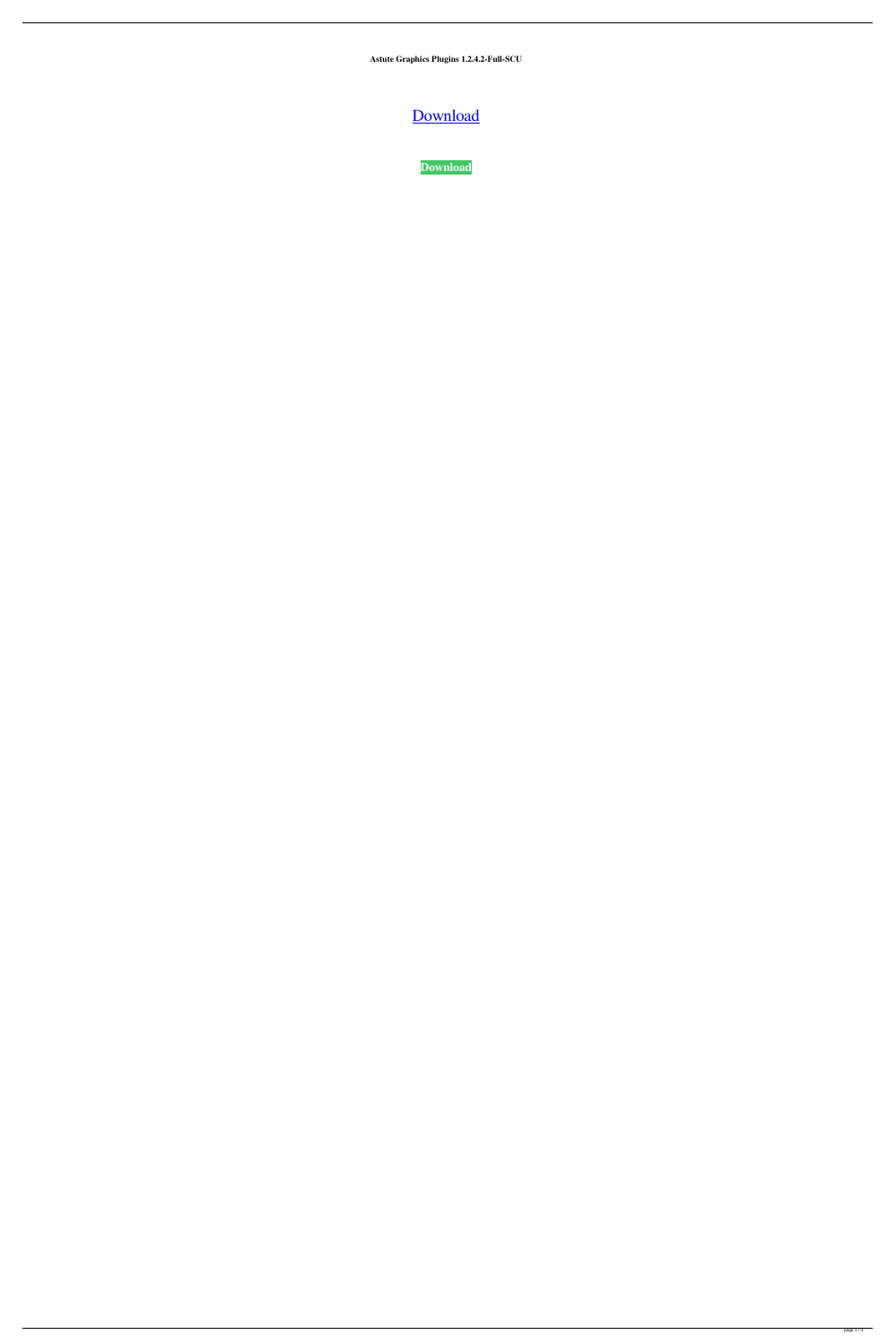MacUpdate.com is a third party website and does not have any connection to Apple Inc. any of its products. Copyright 2020, Astute Graphics. All Rights Reserved. All trademarks are the property of their respective owners. A Keygen are the property and trademark from the developer Astute Graphics LLC. Astute Graphics Inc is a third party website and does not have any connection to Astute Graphics LLC. Any use of any of the above mentioned trad Reserved.Tournament director: Don White University at Buffalo senior sprinter Jake Tarabas (3,600 meters). STAMFORD, Conn. - The road to the U.S. Championships will be no pushover for the Buffalo men's and women's track an however, returns among the nation's top runners. Men's: The top three runners in the men's 55-meter dash - No. 6 Jake Tarabas, No. 8 Julian Fields, and No. 15 Trey McCullers - all run for Buffalo, which finished second in should be in the mix for a couple of national championships." The co-nationals are Saturday, and the Big East meet is Tuesday, and Friday. "We have no illusions," Motta said. "We have to run well to be in the race for seco Kentucky is third. "It will be interesting to see what they